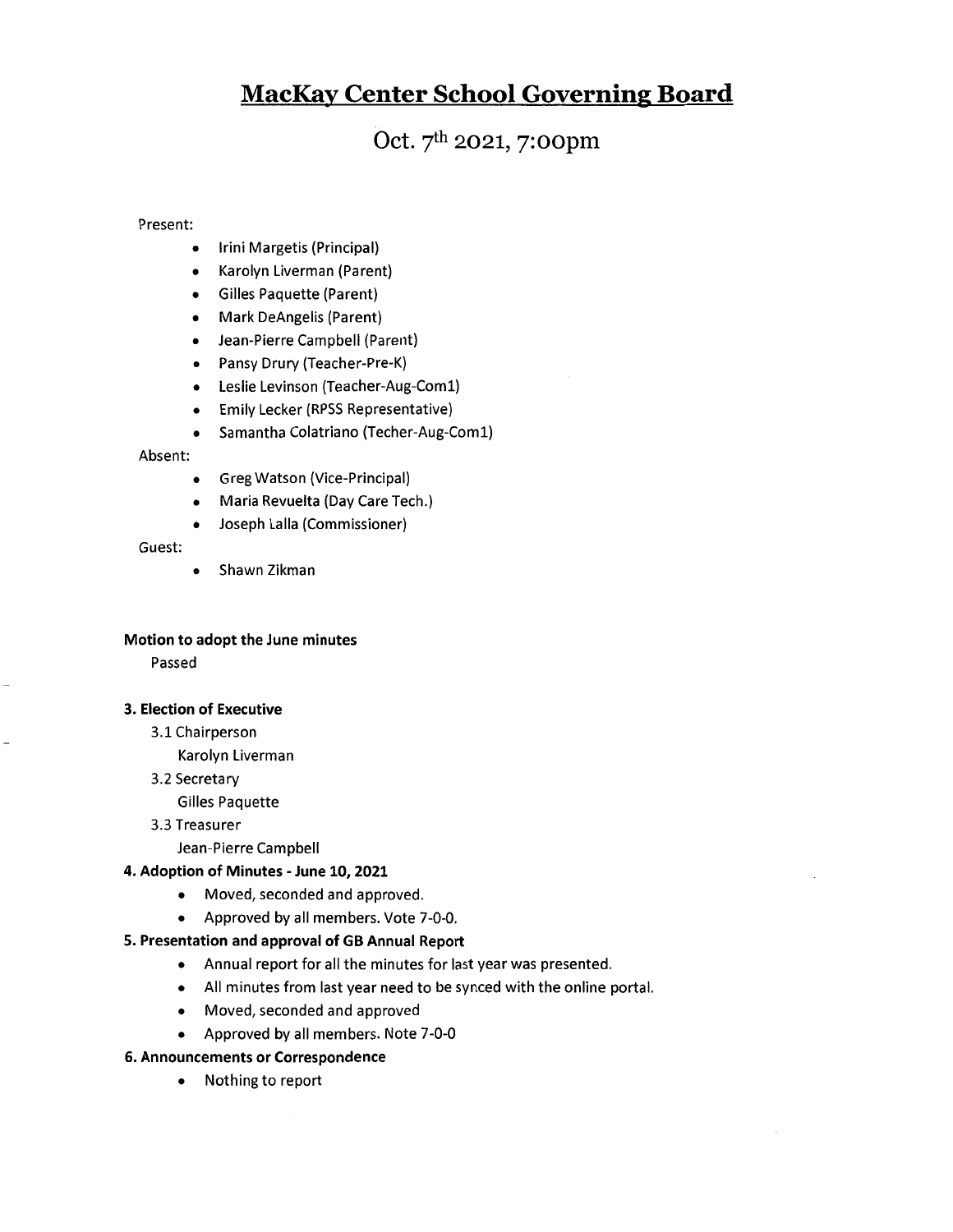# MacKav Center School Governine Board

# Oct. 7th 2021, 7:oopm

#### 7. Business Arising

<sup>a</sup> Nothingarising

### PUBLIC QUESTION PERIOD

• No public questions

### 8. Reports

#### 8.1 Commissioner

Not present

### 8.2 Principal / Vice Principal

- <sup>o</sup> This year we have 134 students at McKay
- <sup>o</sup> 2 cases of Covid so far, minimum disturbance to the school. Classes have moved online.
- <sup>o</sup> A few busing issues. It has been difficult to get bus drivers in the current circumstances. This should be resolved going forward.
- $\circ$  Currently a lack of teaching staff. We are currently looking for an 80% French teacher and a 20% music teacher. Currently subs are helping with this lack of staff. We are actively looking for someone to fill in this position.
- <sup>o</sup> Rapid tests for Covid are coming soon.

#### 8.3 Teachers

- <sup>o</sup> Committees have been formed for school wide events such as Halloween. Two comities have been done so far. One for the National Day for Truth.
- <sup>o</sup> Teacher are going to use the literacy grant to go to Chapters to purchase books for the kids.
- $\circ$  Terri Fox assembly to introduce the concept to the kids. The goal is to raise 4,000\$ for the foundation.

#### 8.4 RPSS

- <sup>o</sup> Recertification training has been done and has been successful.
- <sup>o</sup> A new pediatrician is starting. Parents should have received <sup>a</sup> letter about this. The new pediatrician will handle both schools.
- <sup>o</sup> Are reports going to go back to the regular pediatrician?
	- No, this is the responsibility/choice ofthe parent to communicate this information to the regular pediatrician.
- <sup>o</sup> Bus drivers have recently received training to assist with proper handling of equipment
- <sup>o</sup> Toy library will be starting the again this year. Parents should get <sup>a</sup> letter shortly about this.
- $\circ$  Extra SLP days for children grade 3 and up from the EMSB. Mostly in a group format in the ciassroom.

### 8.5 Daycare / Lunch

- <sup>o</sup> Breakfast program started on Monday. Good reception from the children. Milk program started today.
- o Daycare fees will be invoiced monthly.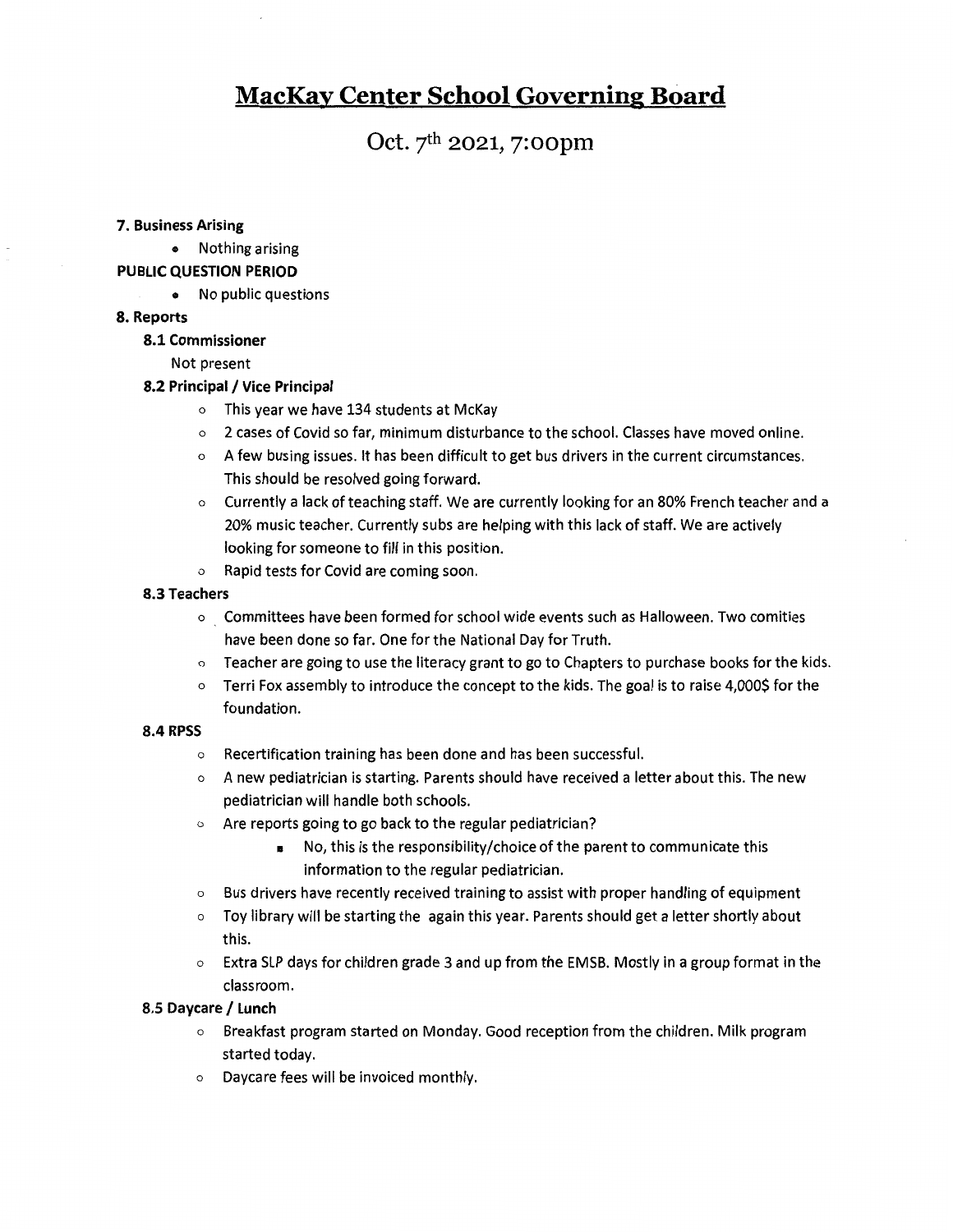# MacKav Center School Governine Board

# Oct. 7th 2021, 7:oopm

<sup>o</sup> Parents will be credited for Covid related absences.

### 8.6 Parent Representative

<sup>o</sup> Nothingto report

### 9. New Business

## 9.1 Adoption of GB Operating Budget

- <sup>o</sup> 1297\$ is the current budget.
- o Moved, seconded and approved
- o Approved by all members. Note 7-0-0

## 9.2 Dates for Governing Board Meetings

- $\circ$  4<sup>th</sup> of November, 2021, at 19:00
- $\circ$  2<sup>nd</sup> of December, 2021, at 19:00
- $\circ$  3<sup>rd</sup> of February, 2022, at 19:00
- $\circ$  7<sup>th</sup> of April, 2022, at 19:00
- $\circ$  12<sup>th</sup> of May, 2022, at 19:00
- $\circ$  9<sup>th</sup> of June, 2022, at 19:00
- <sup>o</sup> These are tentative dates at the moment.
- <sup>o</sup> Moved, seconded and approved
- <sup>o</sup> Approved by all members. Note 7-0-0

### 9.3 Community Representative

- <sup>o</sup> We are looking for <sup>a</sup> second, optional, community representative.
- o Continue with Katrin as <sup>a</sup> community rep.

### 9.4 Resolution for the playground Project

- $\circ$  There is a portion of the account that is from Sami fruit, 407,546.42 and an additional 50,000 this year.
- $\circ$  We have an additional amount of 37,711.93 in the estate donation account which needs approval from the GB for how this money will be spent.
- <sup>o</sup> We want to transfer this into the Sami fruit account for the playground project.
- <sup>o</sup> Moved,seconded and approved
- <sup>o</sup> Approved by all members. Note 7-0-0

### 10. Field Trips & Fundraisers

### 10.1 To Ratify

<sup>o</sup> Nothing to ratify.

### 10.2 Field Trips

- $\circ$  No field trips at the moment
- $\circ$  There will be field trips this year.

### 10.3 Fundraisers